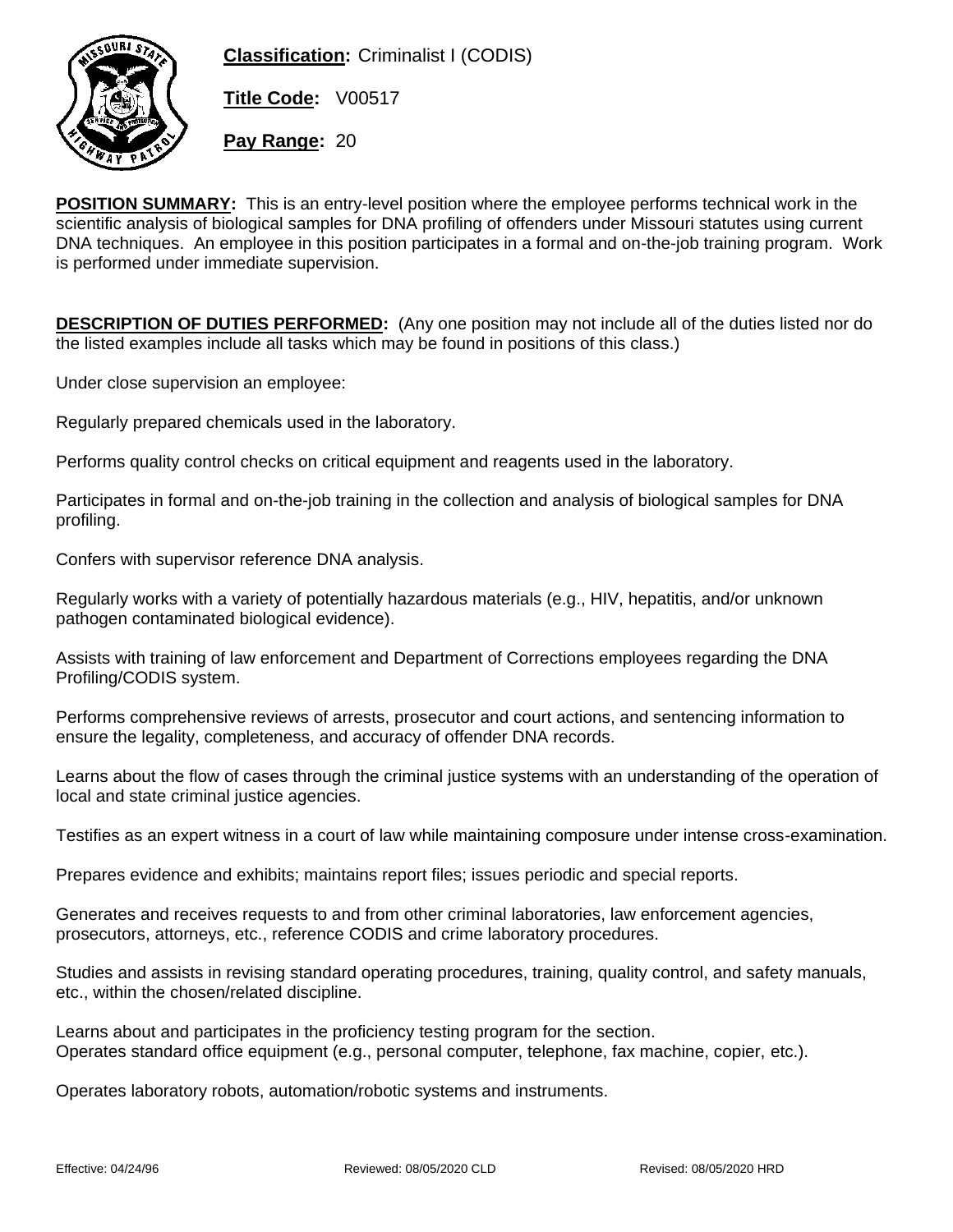## **Classification:** Criminalist I (CODIS) **Page 2**

Utilizes software specific to Laboratory Information Management Systems, and quality assurance and sample tracking.

Participates in and successfully passes practical competency and/or written test(s) prior to assuming casework and/or operating scientific instrumentation.

Reads and demonstrates understanding of the technical material contained in operating procedures, training, quality control, and safety manuals, etc., within the discipline.

Performs job-related travel, as needed.

Performs other related duties as assigned.

## **REQUIRED KNOWLEDGE, SKILLS, AND ABILITIES:** Ability to participate in a formal and on-the-job training program.

Knowledge regarding the function and purpose of basic laboratory equipment.

Knowledge regarding general laboratory safety procedures, including Universal Precautions.

Ability to actively participate in a formal on-the-job training.

Ability to learn the procedures and methods used in DNA analysis.

Ability to communicate in English clearly and concisely, both orally and in writing.

Ability to confer with supervisor and be guided in the decision-making process.

Ability to work with potentially hazardous materials as detailed in the description of duties.

Ability to generate and receive requests for information from a variety of individuals reference DNA analysis.

Ability to discuss graphic topics with competence, impartiality, and professionalism.

Ability to learn about the compilation and preparation of evidence for presentation in court and the role of an expert witness in legal proceedings.

Ability to perform work in accordance with prescribed procedures, make accurate observations of test results, and prepare accurate records and reports.

Ability to gather, assemble, correlate, and analyze facts to be incorporated into a report of laboratory work and tests.

Ability to maintain composure while under cross-examination regarding personal and scientific qualifications and testify to laboratory findings in court.

Ability to work with highly sensitive information in a confidential and professional manner, and maintain the information as such.

Ability to distinguish colors necessary to perform laboratory tests.